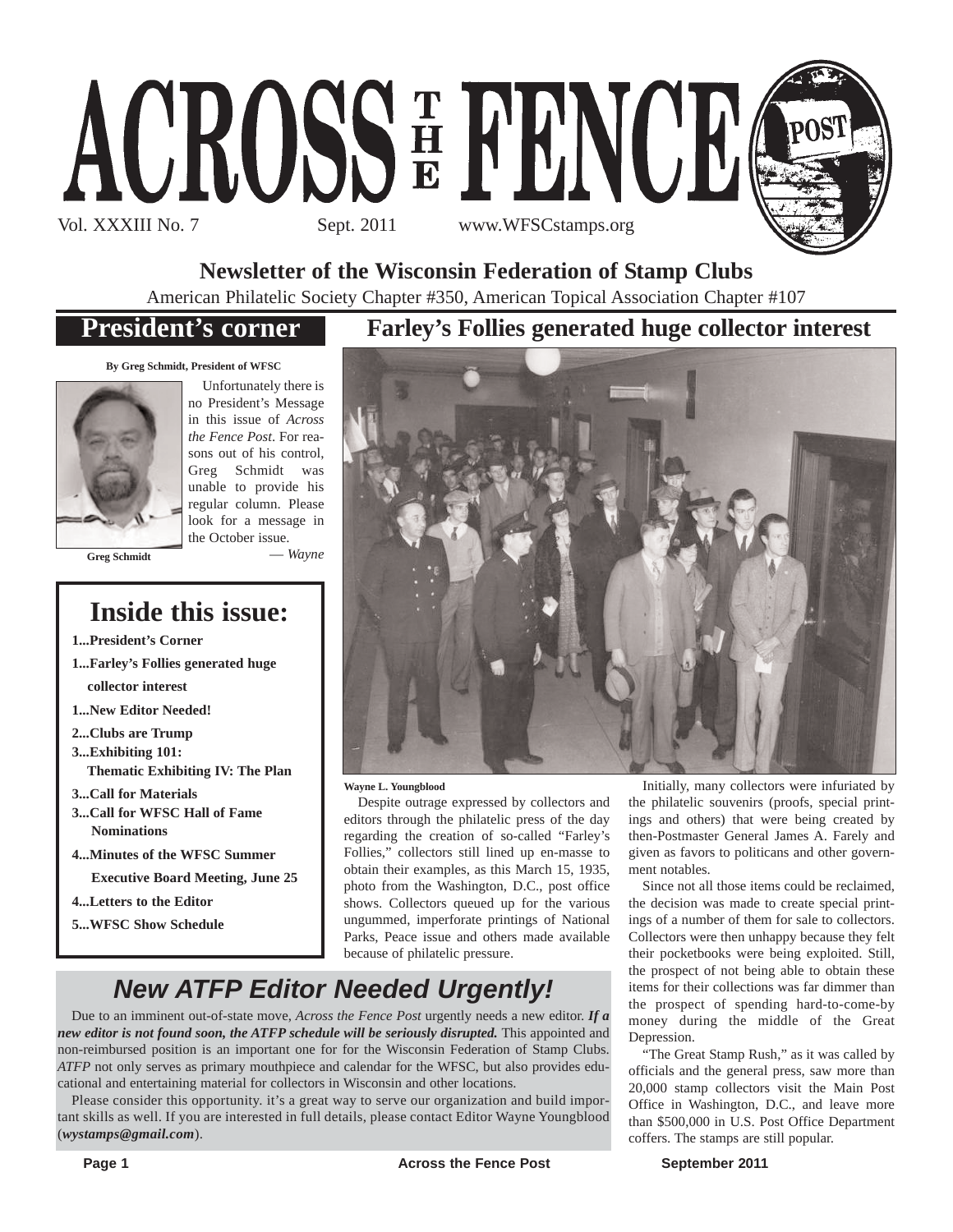### **Clubs are Trump**

#### **By Maurice D. Wozniak**

Mail carriers are famous for overcoming the vagaries of weather in completion of their appointed rounds – but they don't have to like it. **Dan Nohl**, customer service coordinator for the **United States Post Office** in **Milwaukee** (and a carrier himself for 26 years) entertained the **Milwaukee Philatelic Society** this summer with stories of carriers' tribulations.

For example, he told of the resourceful carrier who became completely soaked because of a downpour. Miserable, he went to a coin-operated laundry, stripped down and put his clothes in a dryer, put on his raincoat for modesty, dried the clothes, put them back on and continued on his route – more comfortably.

Long-time carriers in your area probably have interesting stories of their own to tell, and they would make a good program for your club – not philatelic, exactly, but related.

Nohl also told of the carrier (presumably working during a summer like this one) who knew that one homeowner on his route had a

### *Remember...*

**Please support** *ATFP* **advertisers. They keep** *your* **newsletter healthy. Tell 'em you saw it in ATFP!**

swimming pool in the back yard but was out of town on vacation. He went in back, Nohl said, got undressed, and jumped in – and then the family returned from their trip a bit early.

Runaway mail trucks, breakfasts with customers, stepping over sunbathers and good deeds to snowbound drivers, Nohl told a number of stories. His presentation must have been fascinating, and it made a good item in the MPS newsletter.

### **\* \* \***

#### **Program ideas**

A show-and-tell program at a **Green Bay Philatelic Society** meeting produced a collection of 5,000 fruit labels, a \$200 revenue stamp on an application for the purchase of a machine gun and a collection of all U.S. stamps engraved by the late Czeslaw Slania.

#### **\* \* \***

#### **What others are doing**

The **Green Bay Philatelic Society** has qualified for free membership in the **American Philatelic Society**, based on the number of members who hold individual APS memberships. One of the benefits of a club membership is the availability of club circuit books, with which all club members can participate.

Members of the **American Topical Association Chapter 5**, Waukesha, were pressed into service during a club meeting to affix 29c stamps to 3,600 cards promoting the **National Topical Stamp Show**, which was held in the Milwaukee area this summer (and will be back in 2017).

The **Northwoods Philatelic Society**, Iron Mountain, Mich., was credited in *Linn's Stamp News* as being one of the clubs that submitted votes in the publication's annual stamp popularity poll. Voting locally can be an enjoyable project for a club.

Two people joined the **Milwaukee Philatelic Society** last spring, pushing club membership to 120.

#### *\* \* \**

*Information for Clubs Are Trump is gathered from club newsletters. Please send them to Maurice D. Wozniak, 1010 Berlin St., Waupaca WI 54981.*

### *Across the Fence Post* **Ad Rates (revised 1/06)**

| <b>Type Size</b>                                   | Commercial | Club    |
|----------------------------------------------------|------------|---------|
|                                                    | Rate       | Rate    |
| A Full page $(7\frac{1}{4}x)(9\frac{1}{2}x)$       | \$42.00    | \$33.75 |
| B Half page $(7\frac{1}{4} \times 4\frac{3}{4})$   | \$26.25    | \$21.00 |
| C Large $\frac{1}{4}$ page $(4 \frac{3}{4}$ "x 6") | \$20.50    | \$16.50 |
| D Medium $\frac{1}{4}$ page                        | \$14.75    | \$11.75 |
| $(4\frac{3}{4}$ " x 3 $\frac{3}{4}$ ")             |            |         |
| E $1/8$ page $(2\frac{1}{4}$ " x $3\frac{3}{4}$ ") | \$7.50     | \$6.00  |
| F Econo Ad $(2\frac{1}{4}$ " x $2\frac{3}{4}$ ")   | \$3.75     | \$3.00  |
| G Reduced Business Card                            | \$2.75     | \$2.25  |
| $(2\frac{1}{4}$ " x $1\frac{1}{4}$ ")              |            |         |
| H Back page $(7\frac{1}{4}$ " x 9 ½")              | \$57.75    | N/A     |
|                                                    |            |         |
| Please make checks payable to: W.F.S.C.            |            |         |

**Wisconsin Federation of Stamp Clubs officers** *Across the Fence Post* is the official publication of stamp Clubs, Inc., a

Vacant (due to death of Al

Green Bay Phil. Soc. Northwoods Phil. Soc. (Iron

#### PRESIDENT Greg Schmidt

1978 Fox Burrow Court Neenah WI 54956-1184 gschmidt7@new.rr.com

#### VICE PRESIDENT Jim Stollenwerk

1020 Hazelwood Court West Bend WI 53095 Home: 262-306-0829 Cell: 262-305-1483 jsastollen@charter.net

#### **SECRETARY** Ken Grant

kgrant@uwc.edu

#### TREASURER

Allen E. Vick 2090 River Estate Lane Stoughton WI 53589 Norskelodge@aol.com

#### VP YOUTH DIVISION

MaryAnn Bowman P.O. Box 1451 Waukesha WI 53187

### Outagamie Phil. Soc. Wisc. Postal Hist. Soc.

NE REGION VP

Marcus)

Mountain)

#### EAST CENT. REGION VP Vern Witt

Fond du Lac Stamp Club Kettle Moraine Coin & Stamp Club Manitowoc Phil. Soc. Oshkosh Phil. Soc. Sheboygan Stamp Club

#### SW REGION VP

Valerie Cook Badger Stamp Club Baraboo Stamp Club Janesville Stamp Club Monroe Stamp & Postcard Club

#### SOUTH CENTRAL REGION VP Art Schmitz

pescador@milwpc.com Waukesha County Phil. Soc.

#### SE REGION VP Art Schmitz

pescador@milwpc.com Am. Top. Assn. (Chap. 5) North Shore Phil. Soc. (Milw.) Northwestern Mutual Stamp Club Polish American Stamp Club Wauwatosa Phil. Soc. American Air Mail Soc. (Billy

Mitchell Chapter)

Germany Phil. Soc. (Chap. 18) Italian American Stamp Club Milwaukee Phil. Soc.

#### CENTRAL REGION VP Mike Lenard

mjlenard@aol.com Central Wisc. Stamp Club Chippewa Valley Stamp Club Lakeland Stamp & Coin Club Wisconsin Valley Phil. Soc.

the Wisconsin Federation of Stamp Clubs, Inc., a 501c3 non-profit organization. WFSC also is a life member of the APS (since 1953). For more information about WFSC, please contact the Central Office.

AFTP is published monthly September through April, and every other month May through August (10 issues per year). News of Wisconsin collectors, club news and gratis original philatelic features are welcomed. The editor accepts submissions in any format, but prefers email if possible. Editor reserves the right to make editorial changes to submitted copy.

Material appearing in AFTP not carrying an individual copyright notice may be reproduced only by not-for-profit organizations, provided the author(s) and AFTP receive credit or attribution. All materials carrying an individual copyright notice are the sole property of the author(s).

Unless explicitly stated by an officer in conjunction with official WFSC business, opinions expressed by the editor or individual authors are not necessarily endorsed by the WFSC.

Submission deadlines for editorial and avertising materials are for the 1st of the month preceding month of publication (i.e. Jan. 1 for Feb. issue).

All show calendar information and all other editorial matter and listings, should be sent to: Wayne L. Youngblood, Editor ATFP, P.O. Box 111, Scandinavia WI 54977-0111. (wystamps@gmail.com) phone: 715-467-4416.

Advertising material and payment should be sent to Dave Carney, Advertising Manager, AFTP, P.O. Box 55, Kimberly, WI 54136-0055. (dcarneyl@new.rr.com) phone: 920-687-9077. For a complete list of advertising rates and policies (display, classified and listings), request a copy from the advertising manager.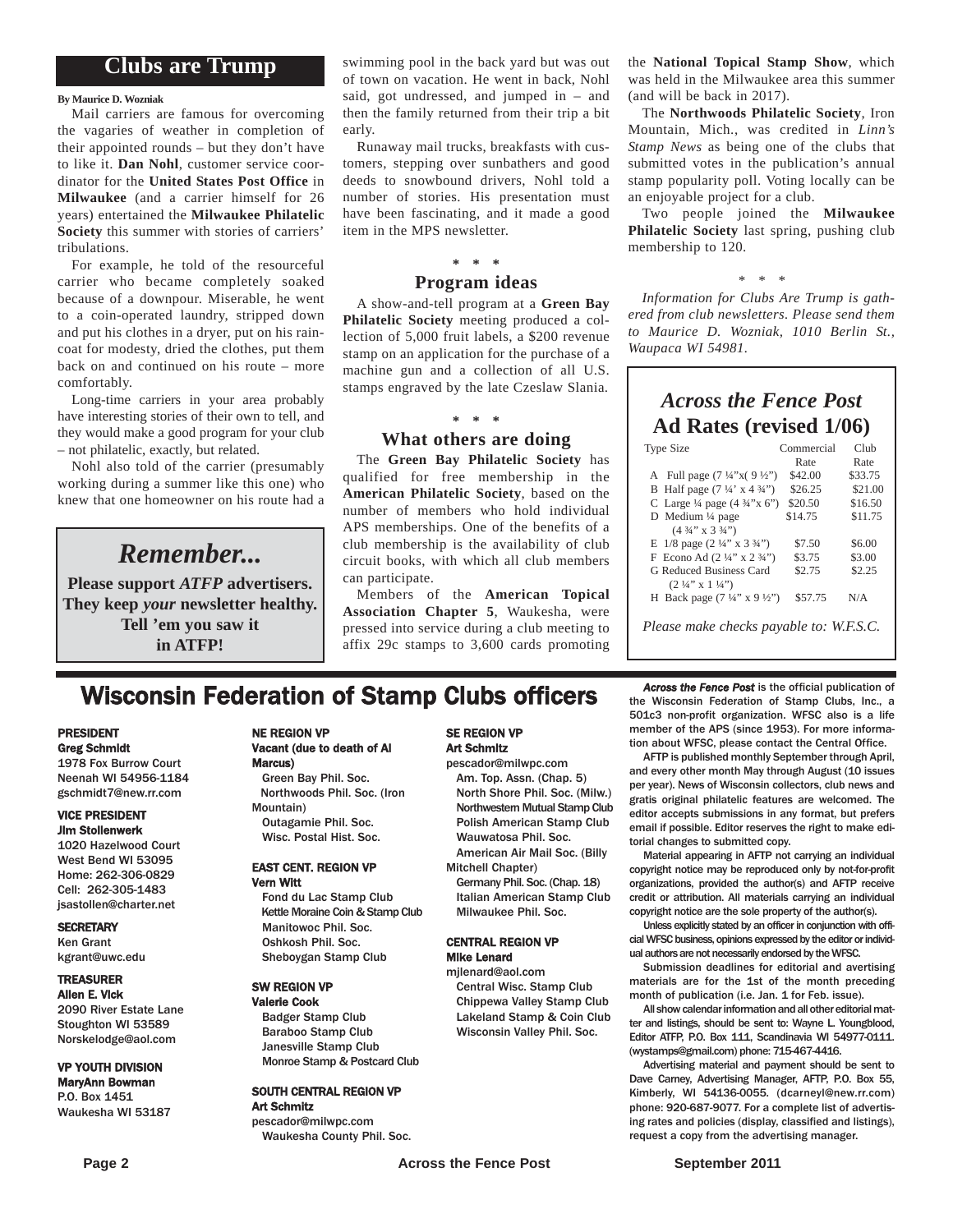## **Exhibiting 101:** *Thematic Exhibiting Part IV: The Plan*

#### **Robert R. Henak**

Prior to our slight detour discussing upcoming exhibitions over the past few months, we were talking about thematic exhibiting. A thematic exhibit, once again, develops a non-philatelic storyline by illustrating it with a wide variety of philatelic material.

Special rules apply to a thematic exhibit concerning, for instance, the type of material permitted for illustrating the storyline. We addressed that in the previous two thematic exhibiting articles.

Another special requirement of the thematic exhibit is "the plan." The plan is the written outline of the thematic storyline told by the exhibit. It gives the judge or other viewer a summary or roadmap of what to expect in the exhibit and where to find important parts of the storyline.

Normally, the plan is set forth on the second, or "Plan Page," of the exhibit. However, an exhibitor can include the plan on the title page instead if it can be done without overly crowding that page. Including the plan on the title page is especially helpful in a single-frame exhibit where space is at a premium.

Keep in mind that all philatelic exhibits should have a logical beginning, middle and end. Therefore, although the plan (either on the title page or as a separate page) is required for a thematic exhibit, it can help in just about any kind of exhibit.

Whether the exhibitor is showing a thematic exhibit of wolves or a traditional display of the 1869 pictorial issues, it is always worthwhile to help the judges understand the particular exhibit's storyline. This is especially true if the exhibitor seeks to tell the story in a creative or unusual way. There are few things more intimidating (or frustrating) to a philatelic judge than the prospect of judging 10 frames of philatelic material based on only a vague title or general title page description of what the exhibitor intends to show.

The outline or plan also helps the exhibitor to fully define and develop the exhibit. There is a reason why our high school English teachers recommended outlining our papers or essays. Just as with writing a paper, it is all too easy in the course of designing page after page of the

## *Call for Materials*

Your input to *Across the Fence Post* is urgently needed. Please consider writing a letter to the editor, a feature or even a caption for your favorite cover or philatelic item. We'd even like to see an ongoing column, such as Rob Henak's popular series on exhibiting (found on this page).

Please send submissions to Editor Wayne Youngblood (*wystamps@gmail.com*) or P.O. Box 111, Scandinavia WI 54977-0111.

exhibit to miss the forest for the trees. That is, by focusing on individual pages and favorite philatelic items, the exhibitor can overlook conceptual holes in the storyline. Creating a rational, overall plan or outline for the exhibit – and then following through on that plan or outline when developing the exhibit – helps the exhibitor to avoid those conceptual holes.

Of course, the plan or outline only serves its purpose if the exhibitor actually follows it. Randy Neil's *Philatelic Exhibitors Handbook* also notes that it is helpful to use a bold headline to mark the first page of each main section and subsection of the exhibit. He also suggests using traditional outline numbering (such as capital Roman numerals, capital letters, arabic numbers, small letters and then small Roman numerals) to reflect the various levels of the plan or outline (as illustrated in the following text):

- *I. First Main Section*
- *A. First Major Subsection*
- *1. First minor subsection*
- *a. First minor sub-subsection*
- *i. First minor sub-sub-subsection*
- *2. Second minor subsection B. Second Major Subsection*
- *II. Second Main Section*

Finally, whether for a thematic exhibit or some other kind of exhibit, nothing prevents the exhibitor from including one or more appropriate philatelic items on the same page. Indeed, Neil recommends including such an item on the plan page. Depending on the item or items chosen, it is a good way to whet the viewer's appetite for what is to come in the exhibit.

**\* \* \***

Do not forget that there will be a number of interesting exhibits at Milcopex, Sept. 16-18, 2011. See the Milcopex website, *www.MilwaukeePhilatelic.org*, the accompanying article or the full-page Milcopex ad on

#### the back page of this edition of *Across the Fence Post* for more information.

**\* \* \***

If you have specific questions about exhibiting, whether locally or nationally, please let me know. I will do my best to find the answer for you. I also would appreciate hearing comments or suggestions regarding this series of articles, or on exhibiting in general. Rob Henak, P.O. Box 170832, Milwaukee WI 53217, or *henak8010@sbcglobal.net*.

### *Milcopex:*

#### *Wisconsin's Largest Stamp Show*

Milcopex 2011 will be held Sept. 16-18. The Milwaukee, Wis., show will be held at the Wyndham Milwaukee Airport and Convention Center, 4747 South Howell Ave. It is Wisconsin's largest postage stamp show. The public is invited. Admission and parking are free.

The exhibition is located in the Baton Rouge Ballroom. Hours will be 10 a.m. to 5 p.m. Friday and Saturday, and 10 a.m. to 3 p.m. Sunday.

There will be a First Day of Sale ceremony for the Barbara Jordan "Forever" stamp.

The theme of this year's show is "Uniquely Milwaukee." Meetings of the Wisconsin Postal History Society, Plate Number Coil Collectors Club and the Mobile Post Office Society (regional meeting) are planned, as well as an AAPE seminar and judges' critique. New this year are daily collector stamp trading sessions.

Special activities are planned to celebrate Owney's visit to Milwaukee.

Dealers, exhibits, representatives from local clubs and societies, as well as the United States Postal Service will be in attendance. Youth and beginners will find an area ready and willing to answer their questions and help them get started in collecting.

For further information, please visit the web site: *www.milwaukeephilatelic.org*.

## *Call for WFSC Hall of Fame Nominations*

Nominations are now being accepted for the 2012 Wisconsin Philatelic Hall of Fame, which recognizes prominent Wisconsin philatelists for their contributions to the hobby. The deadline is Dec. 31, 2011.

Qualifications required of nominees are: (1) Contributions of a purely local club nature shall not be the sole reason for selection to the Hall of Fame; and (2) A deceased philatelist may not be nominated or considered for selection until three years after his/her death.

Send your nomination(s), together with a statement identifying the nominee, a short philatelic biography and the reasons why that person should be selected for the Wisconsin Philatelic Hall of Fame to: Darren Mueller, Chairman, Hall of Fame Committee, P.O. Box 343, Oak Creek WI 53154, or by email to *darren.mueller@juno.com*.

Only WFSC member clubs may submit nominations, and each nomination must be seconded by two other member clubs. The nominating club is responsible for making arrangements with the seconding clubs to provide those seconds. The nomination and seconds should be sent to the chairman of the Hall of Fame Committee in one mailing.

**Page 3 Across the Fence Post** September 2011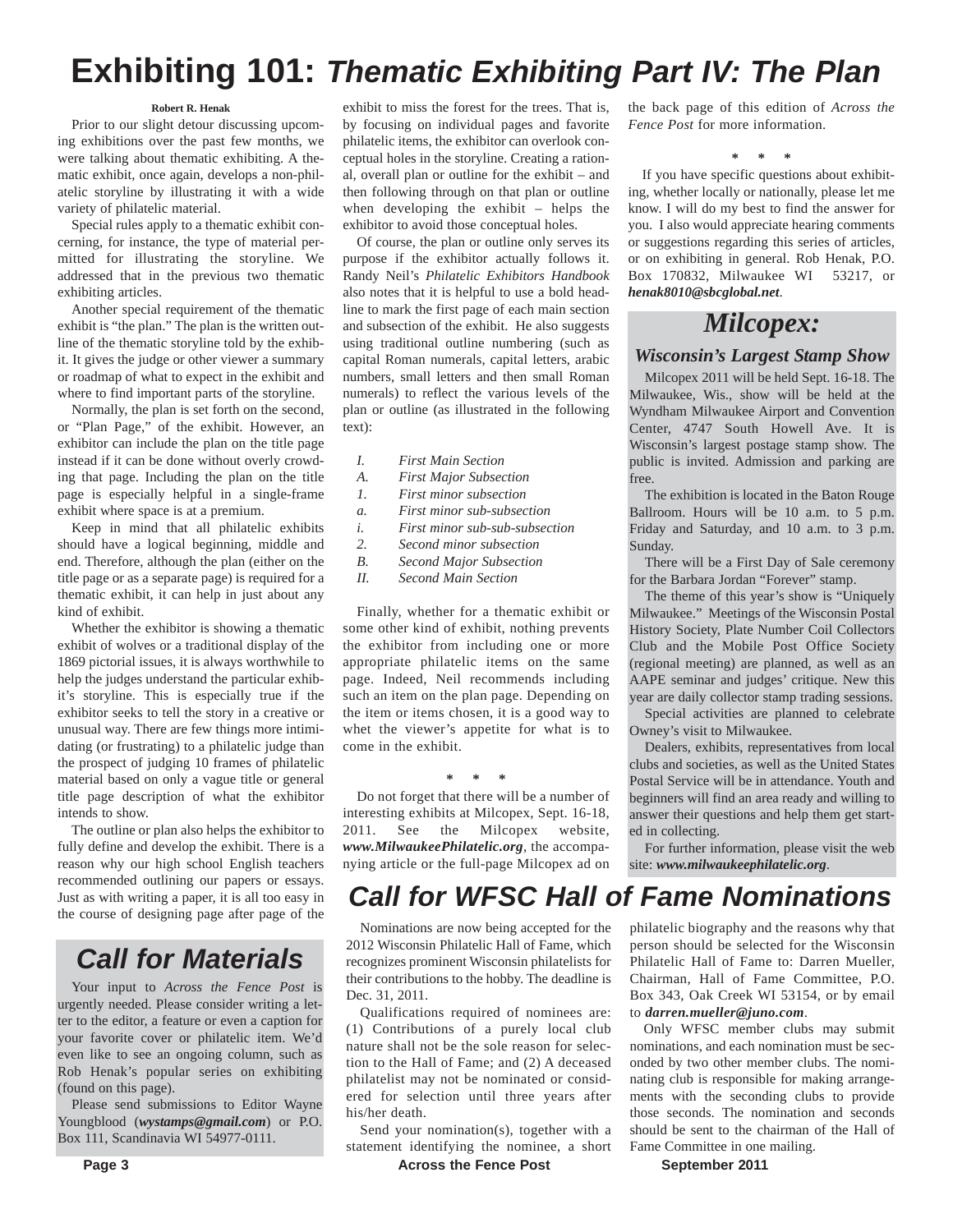## *Minutes of the Wisconsin Federation of Stamp Clubs Summer Executive Board Meeting, June 25, 2011*

#### **Sheraton Milwaukee Brookfield Hotel Wisconsin Room #6**

**Present:** Ken Grant, Art Schmitz, Jim Stollenwerk, Brian Liedtke, Karen Weigt, Paul Schroeder, Ed Weiher (President, Sheboygan Stamp Club), Vern H. Witt, Allen Vick, Wayne Youngblood, Maurice Wozniak.

I. Maurice Wozniak called the meeting to order at 11:00 a.m.

II. Moved by Jim Stollenwerk and seconded by Art Schmitz a motion to revise the Feb. 12, 2011, minutes section 5E to read "Rob Henak has submitted a motion to the MPS to impeach Greg Bockleman." Passed unanimously.

III. Paul Schroeder moved and Vern Witt seconded a motion to dispense with the reading of the minutes of the Feb. 12, 2011, meeting as amended. Passed unanimously.

IV. Al Vick provided a copy of the treasurer's report. The Federation has a balance of \$9,514.46 as of today's meeting. The Federation is in good financial shape, and Al Vick reported that an audit of the accounts found that they were in order with no discrepancies.

V. The Executive Board began discussion of the location of Wiscopex '12. The Badger Stamp Club discussed the possibility of hosting Wiscopex '12 at the same time as Danepex. The Club felt it could only afford a one-day show on Sunday. Vern Witt moved and Wayne Youngblood seconded a motion to accept the Badger Stamp Club's offer to host Wiscopex '12, along with Danepex, unless another venue can be established by Aug. 31. Passed unanimously. The Wiscopex/Danpex show is currently scheduled for, Sunday, April 15, 2012. VI. Old Business and General Committee Reports

a. *ATFP* Status: Wayne Youngblood reported that *ATFP* is going along well. Wayne will be relocating to St. Louis as he has accepted a position with Regency Superior Auctions. Individuals should begin considering a possible replacement for him as Editor.

b. Electronic publication did not get much interest at the discussion at the annual meeting.

c. Inventory liquidation: Greg Schmidt did not supply a report. We currently have the inventory of our covers at the show booth.

d. Nominating Committee: We automatically move up Greg Schmidt, the Vice-President to serve as President. We need a candidate to take the Vice President position.

e. Owney Stamp: The Owney stamp issue celebration has died on the vine. MaryAnn Bowman reports that she could not find WFSC people willing to organize a program. Plans for the Milwaukee area Owney stamp program are going well.

f. Regional VP Reports: Vern Witt has contacted five stamp clubs in his district. Art Schmitz was pleased to see the large turnout at the Waukesha stamp club. He reported on his attendance at various stamp clubs. He suggested that the Waukesha club be associated with the South East District and would like the WFSC to consider redistricting. Greg Schmidt should undertake the responsibility of redistricting the clubs.

g. Public Relations Committee: Nothing to report other than we are handing out the stamp

wallets today. We have a good supply and have given out 100 thus far at the show.

h. Youth Committee: MaryAnn Bowman is involved with the youth table at this show. MaryAnn has reported that a young man from Wisconsin has been selected for the APS Youth Program on the Exhibitor track. The formal announcement will take place at Stampshow in August.

VII. New Business

a. Judging Committee Proposals: Vern Witt moved and Jim Stollenwerk seconded a motion to table the two proposals to the next meeting. Passed unanimously.

b. Tax Exempt Status: If Badger does host Wiscopex '12, they will submit a request for the use of the WFSC Tax Exempt Status.

c. Replacement of Standing Committee on Exhibition: Larry Glenzer, Maurice Wozniak (chair) and John Pare are the appointments for the Exhibition committee according to the bylaws.

d. Replacement of Nominating Committee for the 2012 Convention: Paul Schroeder (chair), Brian Liedke and Maurice Wozniak are the appointees according to the bylaws.

e. Don Kenyon, a member of Oshkosh and Fond du Lac clubs passed away this June. Paul Schroeder moved, Vern Witt seconded, a motion that we send \$50 to the APRL as a memorial honoring Al Marcus. Passed unanimously.

The next meeting is tentatively set for October 29 at Gonzaga Hall at Tosapex, pending approval by Greg Schmidt.

The meeting adjourned at 12:50 p.m.

## *Letters to the Editor*

#### *It was a grand award, wasn't it?*

I just got my copy of *Across the Fence Post*, which would seem to indicate that my membership in WFSC is still in effect, as I signed up for a number of years last time. I was a bit surprised not to be included with my fellow members (all of whom I have mentored in the past) as a gold award winner. I'm sure that if you look at the palmares you'll see that I got a gold and some other awards too.

> *— Eliot Landau via email from Illinois*

#### *West Bend Post Office Mural*

Please find the picture of the West Bend post office mural attached. I apologize for any delays in sending it.

*— Alex Gill, via email*

*Alex, Thank you very much for sending the image. I really would like to see an individual or group take on the project of documenting these WPA projects as pieces of American folk art before more disappear.*

*— Wayne*

*Eliot, sorry for what would appear to be a slight. I normally list Wisconsin residents only in* ATFP *award listings, as I have no way of knowing who is or is not a member outside the borders. Nonetheless, you are, indeed, a member and "cleaned up" at NTSS, including the Grand Award, gold, Best display division and APS pre-1900 Medal of Excellence. I'm really quite surprised they allowed you back across the border without assessing an additionalweight charge!*





**Page 4 Conserverse Exercise September 2011 Across the Fence Post September 2011**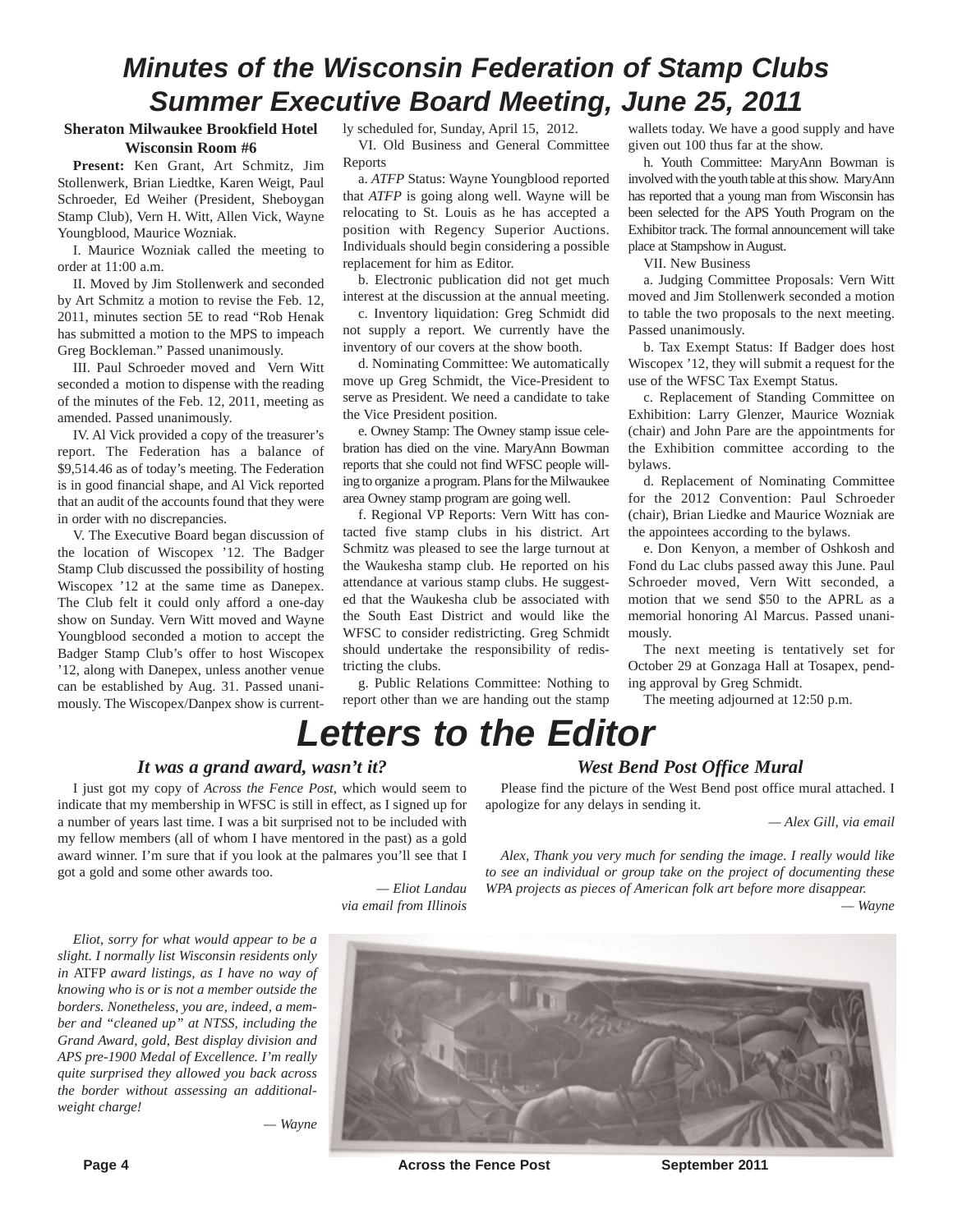

## Show Calendar and Registry

List your show, bourse, auction or other event here! *Calendar listings are free for one WFSC member-club event per year. Classified advertising rates apply for all non-members and other events appearing in this section.*

## **2011 WFSC show schedule\***

\*Some dates and details may be subject to change, and there will likely be additional listings.



Page 5 **Across the Fence Post** September 2011